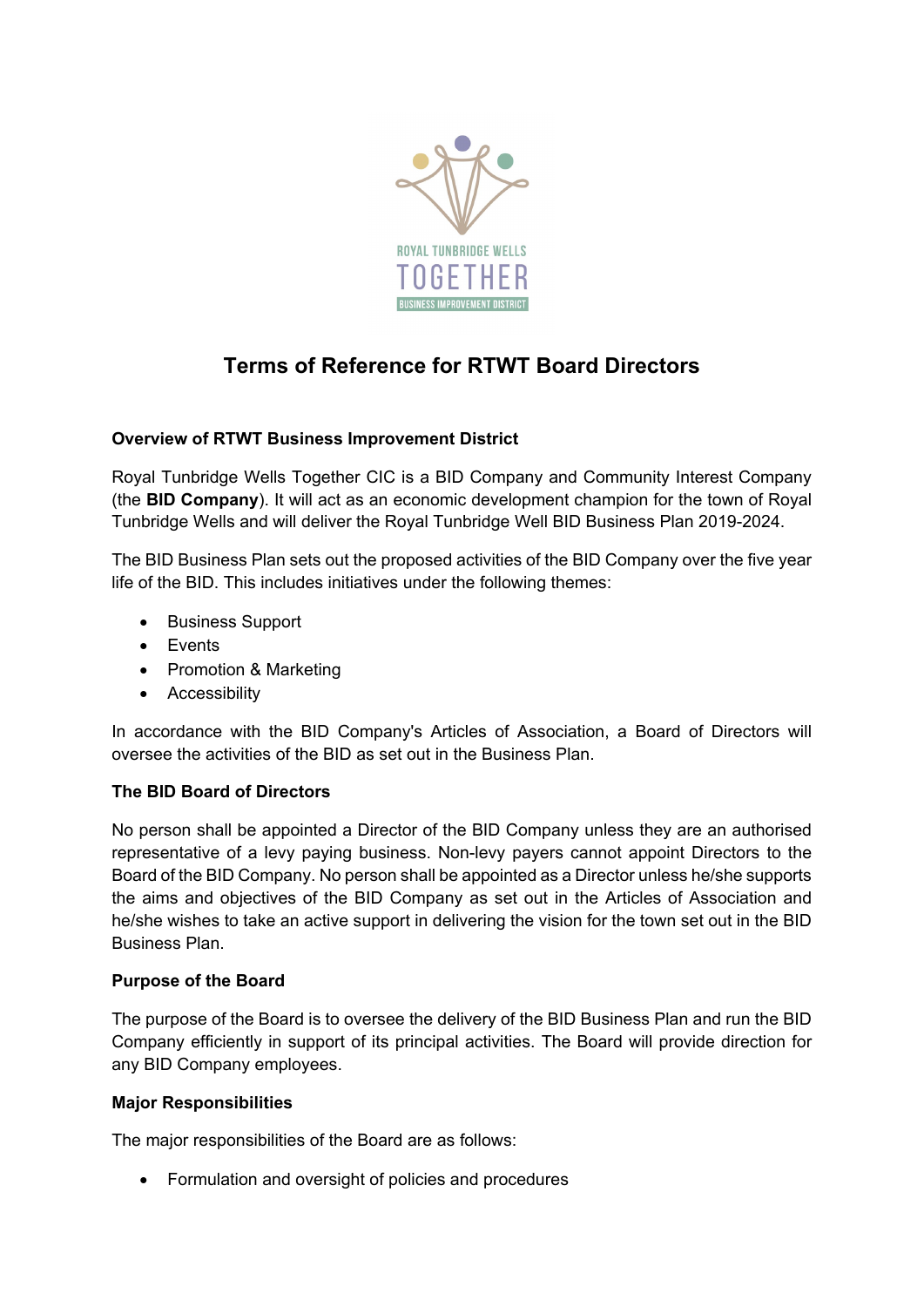- Financial management including adoption and oversight of the annual budget
- Oversight of programme and project planning and evaluation
- Review of organisational reports
- Promotion of the BID Company
- Communication and outreach to levy payers and other stakeholders

## **Meetings and Time Commitment**

The Board will meet on a regular basis, usually at a frequency of six weekly intervals, at a specified venue within the town centre of Royal Tunbridge Wells, or remotely via video conferencing. Meetings will typically last 90 minutes.

If a Director is unable to attend a meeting of the Board, they shall be entitled to appoint an alternate Director in their place to vote on their behalf. Attendance of an alternate Director in the place of a Director must be communicated to the Chair [one week] in advance of the meeting taking place.

## **Representation of Businesses**

The BID Company will seek to ensure that the Directors on the Board are representative of the wide range of business interests across the town centre. Every effort will be made to ensure that relevant sectors and geographical areas of the town have representation, for example across the following sectors:

- Independent & Multiple Retail
- Food & Beverage
- Accommodation Providers
- Professional Services
- Cultural Organisations
- Charities
- Local Authority

Directors will be expected to canvas and represent the views of other levy paying businesses within their sector/geographic area, in order to understand the effectiveness of the BID and its activities.

#### **Chair & Vice-Chair**

The Board will elect a Chairperson and a Vice Chairperson who will be responsible for the smooth running of Board meetings. The Chair / Vice Chair will not be a Tunbridge Wells Borough Council representative, in order to ensure the BID is business led.

# **Other Roles**

The Board will seek to include a Director that will have the skills and experience to provide advice and oversight on financial and budgetary matters for the BID Company.

Tunbridge Wells Borough Council (the Local Authority) will be represented by one Director (Councillor) with voting rights and one Observer (Officer) with no voting rights.